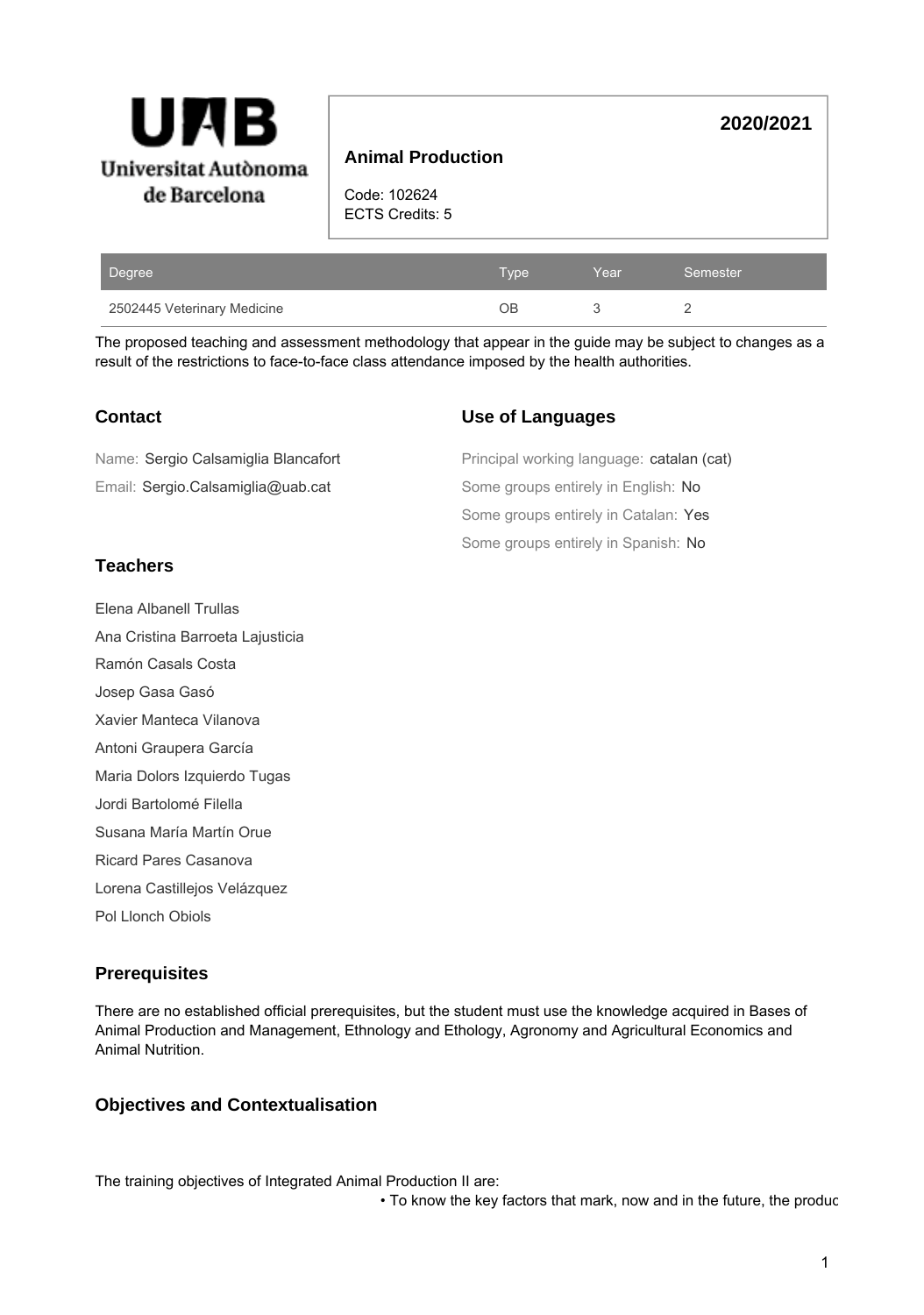- To know the milk, meat and eggs production sector, as well as its location.
- To know the needs and the impact of the facilities and the environment
- To know the determining factors of the relationship between animal  $\parallel$
- To know the key factors of the organization and operation of the agri
- To quantify the costs and indicators of economic profitability of the c

This subject participates in the Pilot Test of Teaching in English that is ca

(demonstrate knowledge of English to communicate orally and in writing in academic and professional contexts).

### **Competences**

- Analyse, synthesise and resolve problems and make decisions.
- Demonstrate knowledge and understanding of structural and functional disorders of the animal organism.
- Demonstrate knowledge and understanding of the aspects of organisation, finance and management in all fields of the veterinary profession.
- Handle the correct protocols and technologies used to modify and optimise different animal production systems.
- Properly evaluate the nutritional status of animals and know how to advise others on breeding and feeding principles.

## **Learning Outcomes**

- 1. Analyse, synthesise and resolve problems and make decisions.
- 2. Apply physiological knowledge to production objectives.
- 3. Describe the basic principles of pasture and animal fodder.
- 4. Evaluate feeding programs: Know how to assess the main methods of animal fodder preparation, conservation and administration.
- 5. Evaluate the quality of products of animal origin.
- 6. Evaluate the technical and economic indexes of a farm: recognise problems and offer solutions.
- 7. Formulate rations for animals in the most conventional situations.
- 8. Identify and evaluate the factors that affect the production of products of animal origin.
- 9. Identify cost calculation systems, the different entries and their practical uses.
- 10. Identify the different stages of livestock production cycles.
- 11. Identify the different types of business organisation.
- 12. Identify the production systems of different domestic species, integrating physiological and economic knowledge.
- 13. Locate and identify the main producers of foodstuffs of animal origin, as well as their economic dimension.
- 14. Recognise the basic characteristics of the different stages of livestock production cycles and how they function.
- 15. Use correct and suitable financial terminology.
- 16. Use current feeding systems: Know how to obtain the nutritious value of foodstuffs and calculate animals nutrition requirements.

### **Content**

THEORY (26 h)

INTRODUCTION:

The role of animal products in human nutrition: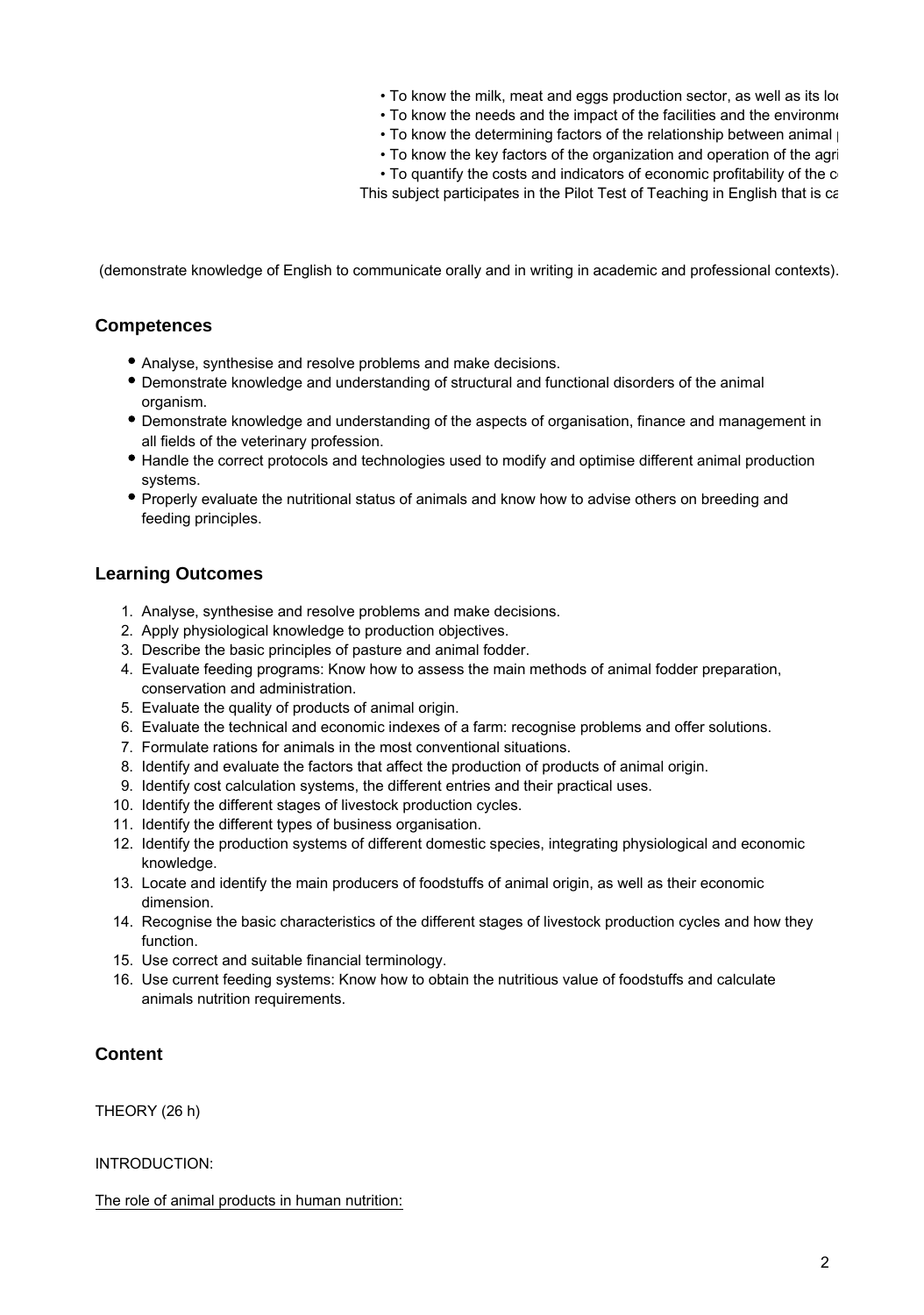The role of animal products in the omnivorous diet. Differential nutritional profile of products of animal origin. Impact of the consumption of products of animal origin on health. Recommendations.

#### Needs, production and production forecasts of food of animal origin in the world:

Forecast of needs for products of animal origin 2050. World production, in the EU, Spain and Catalonia. Global balance and product flow: import-export.

### CHALLENGES FOR LIVESTOCK PRODUCTION IN THE 21ST CENTURY

#### General concept of sustainability:

Concept. Nutrient flow. Food sovereignty.

### Economic and social sustainability of animal production

The production unit. The management of economic resources. Income statement and profitability.

### Environmental sustainability of animal production

Interaction between animal production and the environment. Livestock waste and its treatment. Sustainable environmental strategies.

### IMPROVEMENTS OF THE PRODUCTIVE PROCESS

#### Improvement of animal welfare from facilities and management

Environment and facility needs in animal production, welfare and health. Evaluation of the indicators of comfort and animal welfare. Environmental comfort. Productive and economic impact of facilities and well-being.

#### Hygiene in animal production processes

Good hygiene practices in the production process from the "one health" perspective. Control and prevention strategies.

#### Application of new technologies in animal production

New technologies for precision farming. Potential impact on productivity, health, well-being, environment and herd management.

### PRACTICES (18 h)

- Seminar on the Sustainable Development Goals (Seminar)
- Environmental impact according to the type of food and the level of production. Life cycle calculation. (Computer room)
- Development of a stool plan (Computer room).
- Alternative production: extensive ecological / intensive. Productive indices. Economic impact. Impact on well-being. Impact on product quality. Environmental impact. Reflections on sustainability (Seminar - Workshop).
- Well-being assessment (Farm).
- Costs and profitability of agricultural companies (Seminar).
- Financial management of agricultural companies (Seminar).
- Financial evaluation of agricultural investments (Seminar).

#### SELF-TEACHING

Assessment of facilities and well-being (10 h).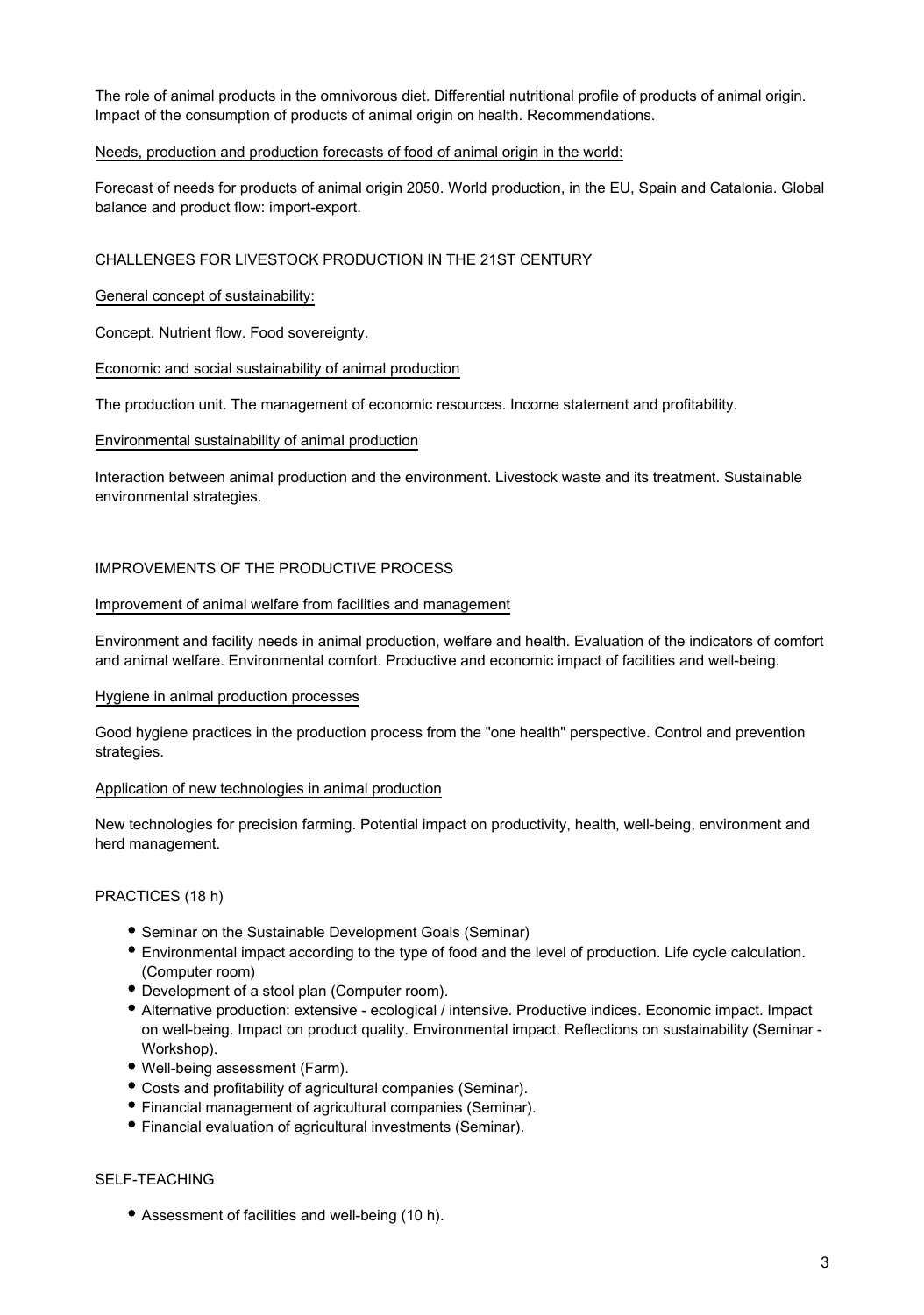- Analysis of the sustainability of a farm (10 h).
- Economic analysis of a farm (10 h)

## **Methodology**

The center of the learning process is the student's work. The student learns by working, while the mission of the teaching staff will be to help students in this task (1) by providing information or showing them the sources where information can be obtained and (2) directing students steps so that the learning process can be carried out effectively.

In line with these ideas, and in accordance with the objectives of the subject, the development of the course is based on the following activities:

#### 1. Master classes:

The student acquires the knowledge of the subject by attending the master classes and complementing them with personal study of the topics explained. The master classes are conceived as a fundamentally one-way method of transmitting knowledge from the teacher to the student, but it stimulates the expansion of information through the provision of bibliographic references and Internet addresses.

#### 2. Practical training:

There will be several practices with different environments: farm, and computer applications. Each of them will be used to raise awareness of a specific concept of Animal Production and allows working in different environments. Some of these practices will be related to the self-study work that must be done.

#### 3. Seminars:

The seminars will allow the presentation and discussion of some aspects not covered in the master classes, and will have a format that allows interaction between students.

#### 4. Self-learning work:

The student must solve the practical cases and rations proposed in each of the blocks (economic sustainability, environmental sustainability, well-being, hygiene in the production process and application of technology to animal production).

### **Activities**

| <b>Title</b>                 | <b>Hours</b> | <b>ECTS</b> | <b>Learning Outcomes</b>                 |
|------------------------------|--------------|-------------|------------------------------------------|
| Type: Directed               |              |             |                                          |
| Computer classroom practices | 4.5          | 0.18        | 7, 16                                    |
| Farm practice                | 2            | 0.08        | 2                                        |
| Master classes               | 26           | 1.04        | 2, 4, 3, 11, 9, 12, 8, 10, 13, 14, 15, 5 |
| Seminars                     | 11.5         | 0.46        | 11, 9, 15                                |
| Type: Autonomous             |              |             |                                          |
| Self-learning work           | 30           | 1.2         | 1, 2, 6, 4, 7, 11, 9, 16, 15             |
| study                        | 49           | 1.96        | 2, 3, 11, 9, 12, 8, 10, 13, 14, 15, 5    |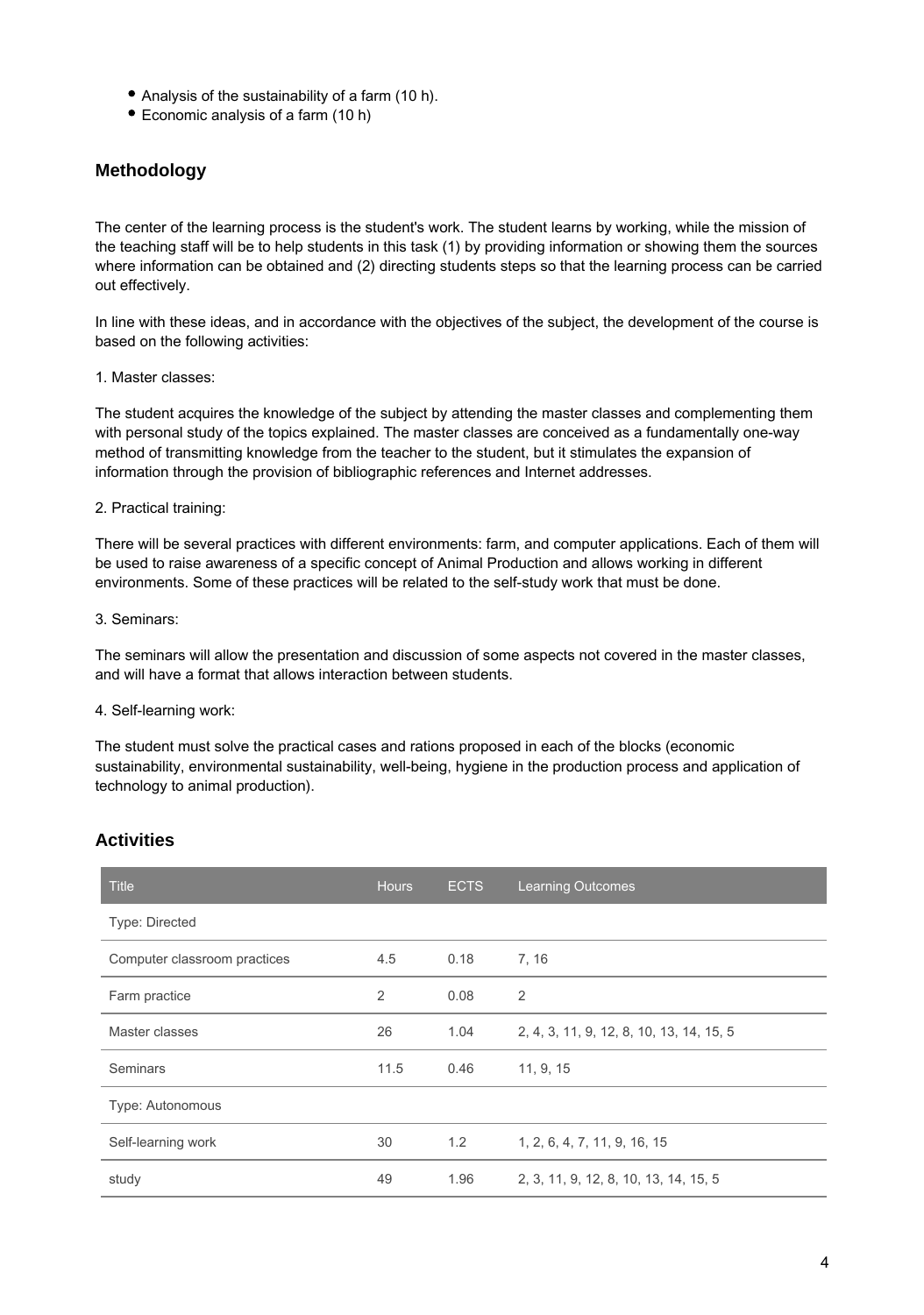## **Assessment**

The evaluation of the subject will be done as follows:

- Exam of the theoretical (40% final grade) and practical (10% final grade) content of the subject at the end of the course. In the part of the exam corresponding to the theory, you must obtain a grade equal to or greater than 4 to be able to average the remaining grades.
- The works assigned to the practical training/seminars will have a combined value of 35%
- The resolution of the cases will represent 15% of the final grade.

To pass the course, it is required to solve the self-learning cases raised and to achieve, with the set of all the evaluation activities, a final grade equal to or greater than 5. At the end of the semester there will be a recovery exam.

The student who does not take the exam will be considered not presented

## **Assessment Activities**

| <b>Title</b>                 | Weighting | <b>Hours</b> | <b>ECTS</b> | <b>Learning Outcomes</b>                    |
|------------------------------|-----------|--------------|-------------|---------------------------------------------|
| Exam of practical contents   | 10%       | 0.5          | 0.02        | 1, 6, 11, 9, 8, 14, 16, 15                  |
| Exam of theoretical contents | 40%       | 1.5          | 0.06        | 2, 6, 4, 3, 11, 9, 12, 8, 10, 13, 14, 15, 5 |
| Resolution of cases          | 15%       | 0            | $\Omega$    | 1, 6, 7, 11, 9, 16, 15                      |
| Workshops/seminars           | 35%       | 0            | 0           | 1, 2, 6, 4, 3, 11, 9, 10, 14, 15            |

## **Bibliography**

### Environmental Management

CAMPOS E., ILLA J., MAGRÍ A., PALATSI J., SOLÉ F., FLOTATS X. (2004). Guia dels Tractaments de les Dejeccions Ramaderes. ARC. [http://www.arc-cat.net/es/altres/purins/guia/pdf/guia\\_dejeccions.pdf.](http://www.arc-cat.net/es/altres/purins/guia/pdf/guia_dejeccions.pdf)

TEIRA M.R. (2008). Informe para la Mejora de la Gestión de los Purines Porcinos en Catalunya. Informes del CADS, 5. Generalitat de Catalunya. Barcelona. ISBN: 978-84-393-7712-2. http://www15.gencat.net/cads/AppPHP/images/stories/publicacions/informesespecials/2008/gesti\_de\_purins\_ca

#### Economy

Alonso Sebastián R., Serrano Bermejo A. 2008. Economía de la empresa Agroalimentaria. 3ª Ed. Mundi-Prensa

Alonso Sebastián, R. 1991. Los costes en los procesos de producción agraria. Mundi-Prensa.

Ballestero, E. (2000. Economía de la empresa agraria i alimentaria. 2ª Ed. Mundi-Prensa Libros.

Juliá J.F., Server R.J. 1996. Dirección contable y financiera de empresas agroalimentarias. Ed. Pirámide

Romero C.1998. Evaluación financiera de inversiones agrarias. Mundi-Prensa Libros

Journals Animal British Poultry Science